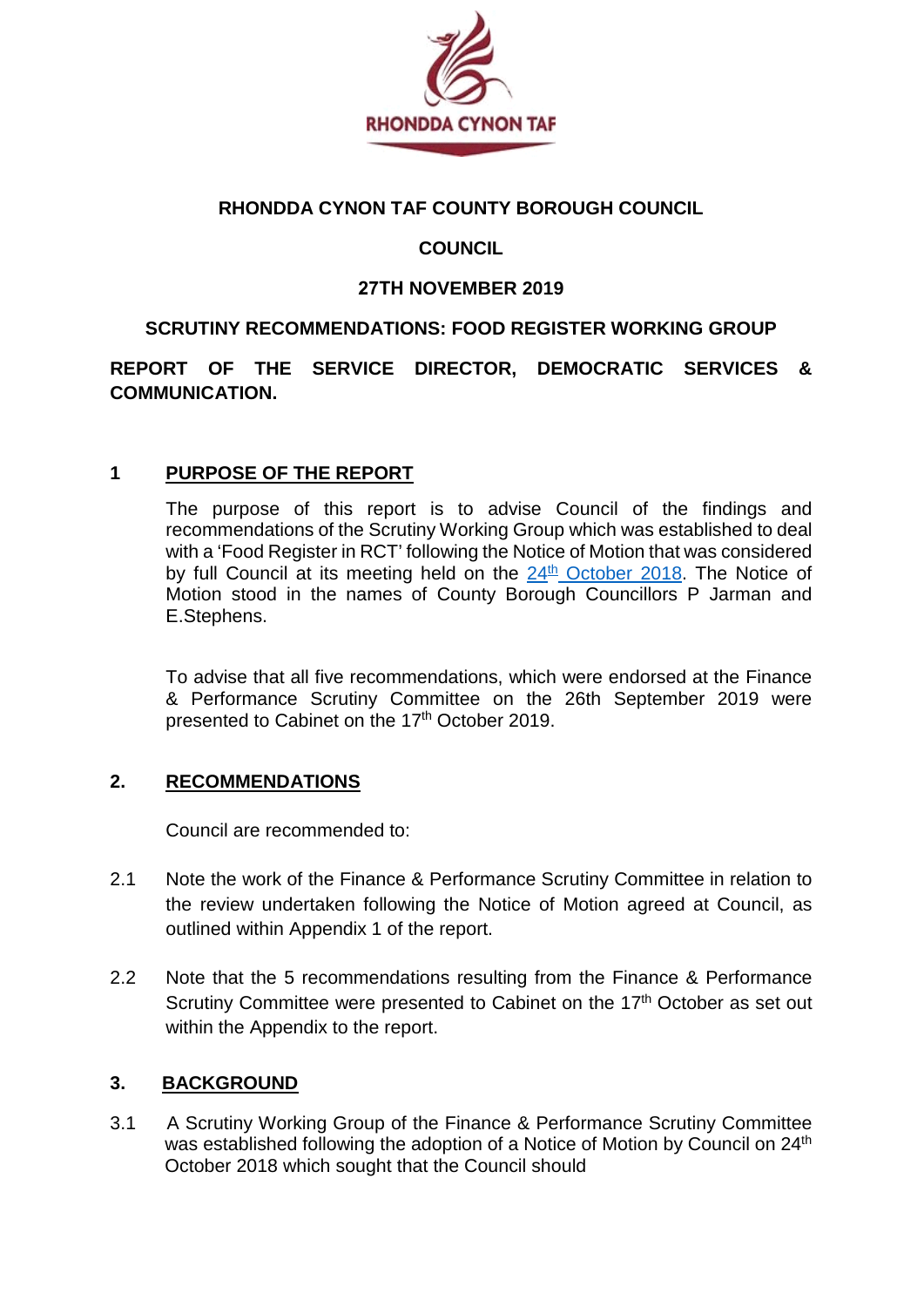" *all play our part in supporting our local economy and SME's who make up the majority of it. In an effort to better support our local food production companies, this Council will create a food produce register. The register will list all local food and drink producers in the County Borough of Rhondda Cynon Taf with the aim of encouraging and promoting an increase in the marketing and consumption of local produce, thereby supporting the local economy*".

- 3.2 The final report of the group was reported to the Finance & Performance Scrutiny Committee on the 26th [September](https://www.rctcbc.gov.uk/EN/Council/CouncillorsCommitteesandMeetings/Meetings/FinanceandPerformanceScrutinyCommittee/2019/09/26/Reports/Item5FoodRegisterWorkingGroupReport.pdf) and was endorsed by the **Committee.**
- 3.3 The report was presented to Cabinet on the  $17<sup>th</sup>$  [October 2019,](https://www.rctcbc.gov.uk/EN/Council/CouncillorsCommitteesandMeetings/Meetings/Cabinet/2019/10/17/Reports/Item14RecommendationsOfTheFoodRegisterScrutinyWorkingGroup.pdf) with all recommendations agreed in principle.

### 4 **FUTURE NOTICES OF MOTION – RESEARCH OPPORTUNITIES**

- 4.1 As previously reported to Members, the Council Business Unit has been successful in securing a Graduate Scrutiny Research officer who can provide a scrutiny research resource for Non-Executive Members to support their scrutiny responsibilities and wider elected member roles, including any independent research that they would like to take forward.
- 4.2 Members are reminded that this research facility is available for Members to utilise to also assist in the compilation of Notices of Motions put forward to Council if Members wish to use this opportunity.
- 4.3 To ensure accuracy with the research conducted any submission for research will need to follow the criteria outlined below:
	- Submission to be provided in writing / email providing as much detail about the research to be undertaken as possible to assist.
	- Email to be submitted to the email address: [Memberservices@rctcbc.gov.uk](mailto:Memberservices@rctcbc.gov.uk)

### **5 EQUALITY AND DIVERSITY IMPLICATIONS**

5.1 Equality and diversity implications will be considered as part of the Working Group's recommendations and any subsequent implementation arrangements

### **6 CONSULTATION**

6.1 Details of the consultation undertaken by the working are outlined within the Appendix

# **7 FINANCIAL IMPLICATIONS**

7.1 Details of any financial implication are outlined within the Appendix

### **8 LEGAL IMPLICATIONS**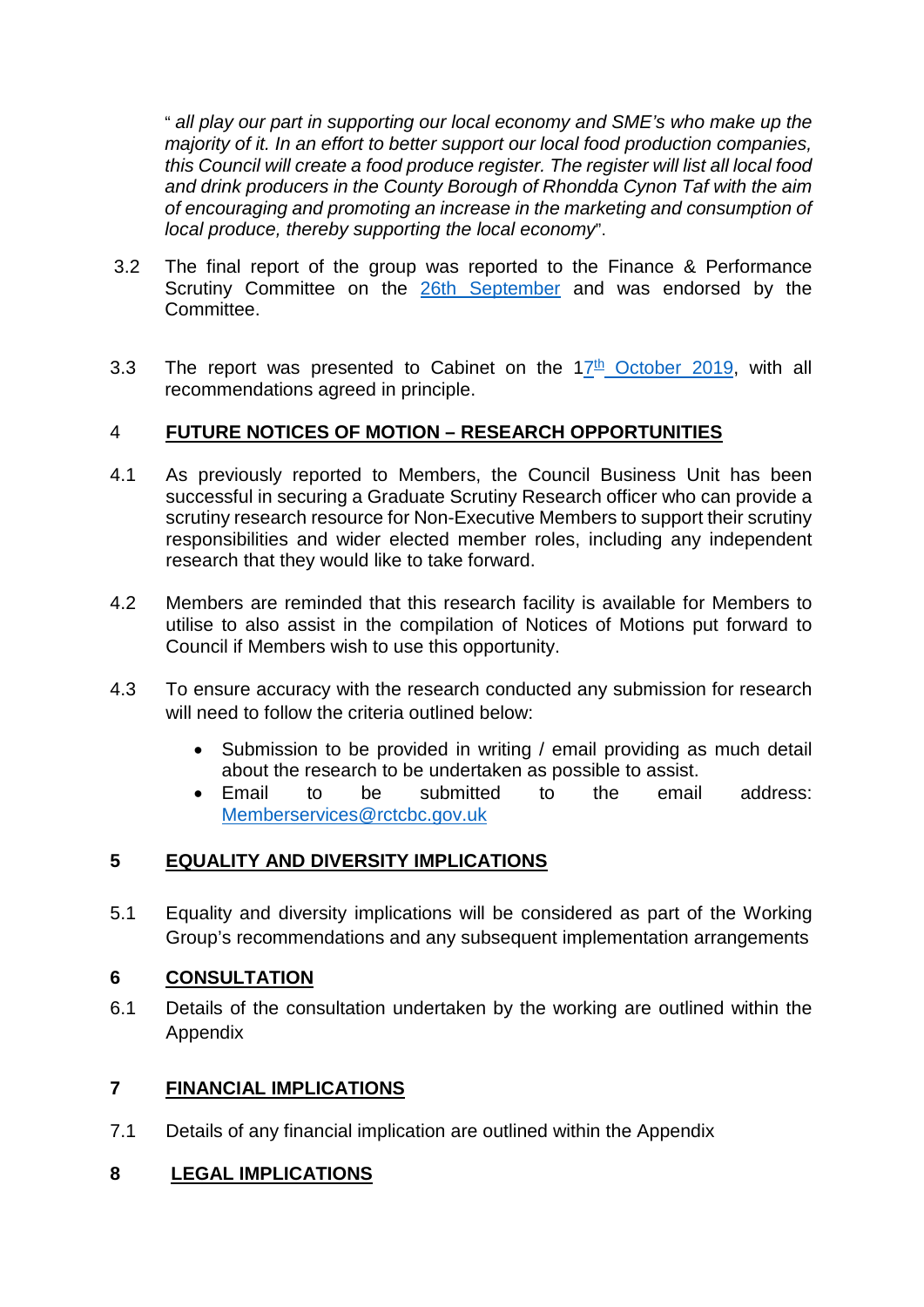8.1 There are no legal implications aligned to this report.

## **9 LINKS TO THE COUNCILS CORPORATE AND NATIONAL AND THE WELL-BEING OF FUTURE GENERATIONS (WALES) ACT**

- 9.1 The outputs of the Strategy will also assist the Council contribute to the wellbeing goals that 'The Wellbeing of Future Generations (Wales) Act 2015' has put in place:-
- A prosperous Wales
- A resilient Wales
- A Wales of cohesive communities
- A globally responsible Wales

#### . **10 CONCLUSION**

10.1 Following the conclusion of the Working Group, Members agreed that the proposed recommendations had fully addressed the aim and scope of the Notice of Motion.

**\*\*\***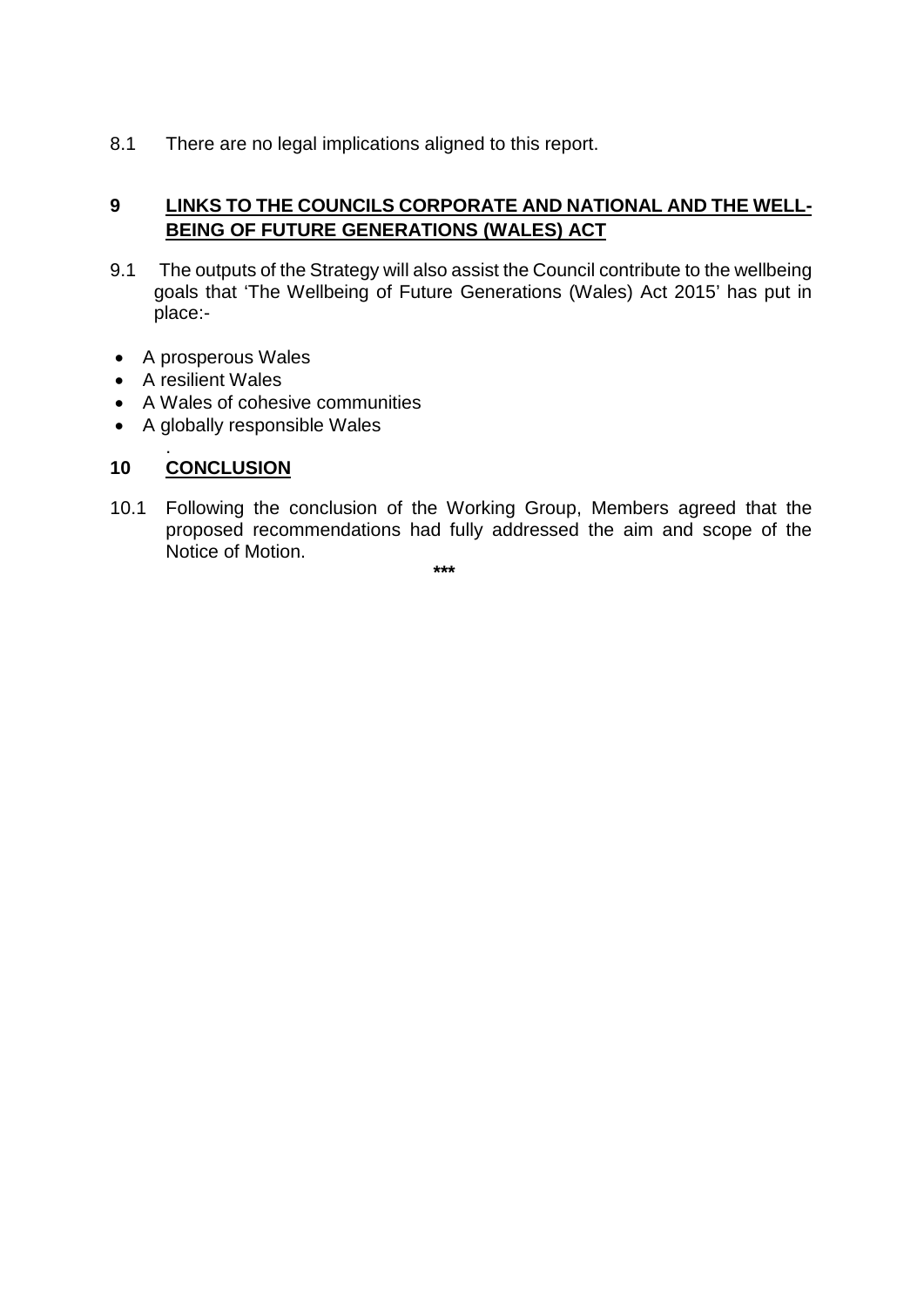

# **RHONDDA CYNON TAF COUNTY BOROUGH COUNCIL**

### **FINANCE AND PERFORMANCE SCRUTINY COMMITTEE**

### **FOOD REGISTER WORKING GROUP**

#### **26th September 2019**

#### **REPORT OF THE DIRECTOR OF COMMUNICATIONS & DEMOCRATIC SERVICES.**

#### **1. PURPOSE OF THE REPORT**

The purpose of this report is to provide Members of the Finance and Performance Scrutiny Committee with the findings of the Food Register Scrutiny Working Group, which was established to deal with a 'Food Register in RCT' following the Notice of Motion that was considered by full Council at its meeting held on the 24<sup>th</sup> October 2018.

#### **2. RECOMMENDATIONS**

It is recommended that Members of the Finance and Performance Scrutiny Committee acknowledge the following recommendations of the Scrutiny Working Group:-

- 2.1That a bespoke directory of food producers and suppliers is available online to be used by businesses and consumers to identify local food producers and source food products from within RCT;
- 2.2That additional resources are provided within the Regeneration Service in respect of business engagement to ensure that the directory would meet and enhance business needs and to maintain the directory on an ongoing basis;
- 2.3That the Web Development Team identify a suitable landing page for the directory and associated information and to develop an appropriate model;
- 2.4That a specific marketing and publicity campaign is rolled out to support the directory in order to encourage participation; and,
- 2.5That specific controls are incorporated into the directory to only allow participation by compliant businesses, such as businesses who have attained a minimum of a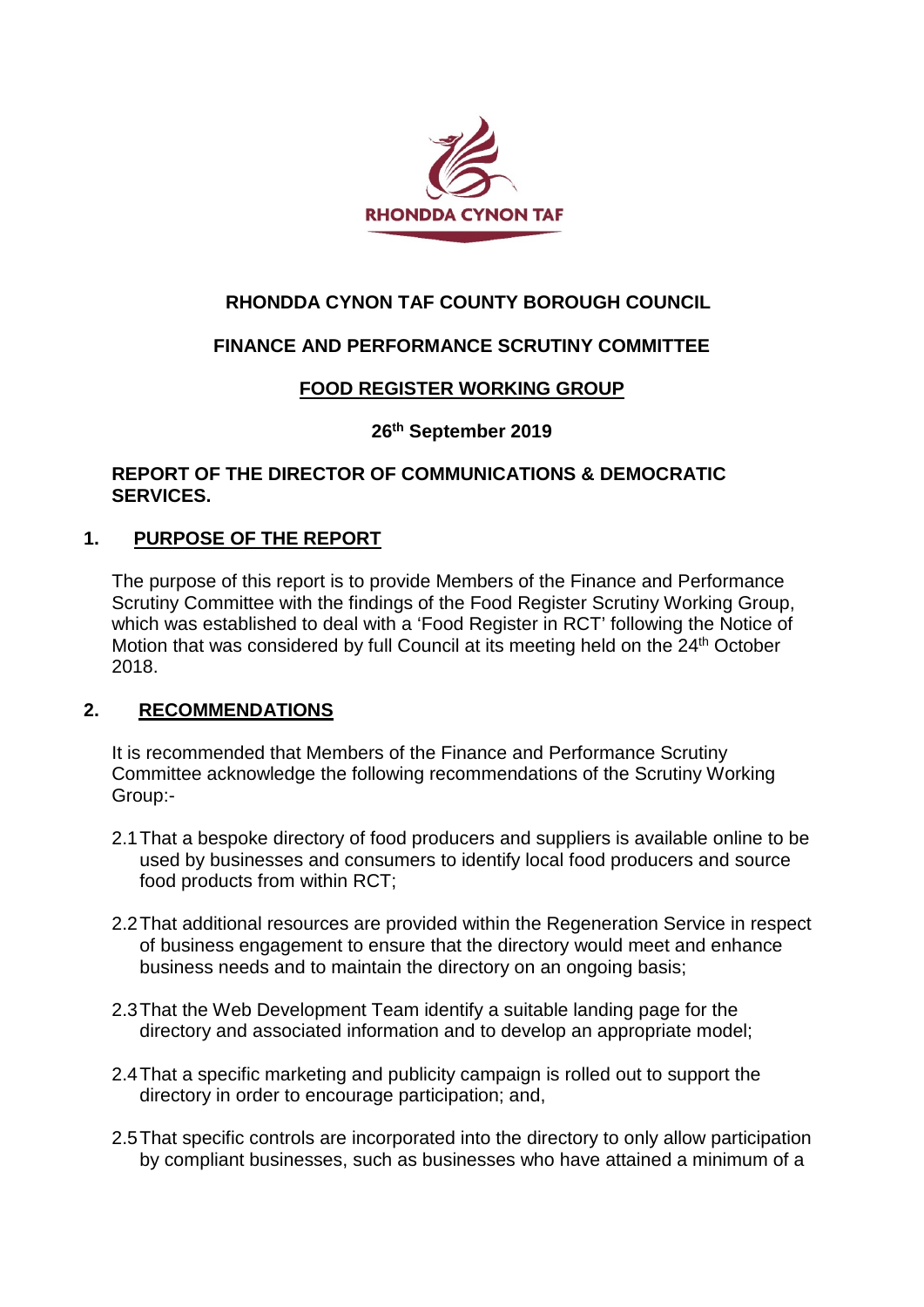three in respect of a food hygiene score, as referred to in paragraph 3.13 of the report.

2.6The Working Group proposed for the above recommendations to be presented for consideration by the Cabinet. In doing so it acknowledged the possible revenue implications of the preferred option.

#### **3. BACKGROUND**

3.1 On the 24<sup>th</sup> of October 2018, Full Council considered the following Notice of Motion to establish a Food Register in RCT and stood in the names of County Borough Councillors P. Jarman and E. Stephens:-

*"We should all play our part in supporting our local economy and SME's who make up the majority of it. In an effort to better support our local food production companies, this Council will create a food produce register. The register will list all local food and drink producers in the County Borough of Rhondda Cynon Taf with the aim of encouraging and promoting an increase in the marketing and consumption of local produce, thereby supporting the local economy".* 

[https://www.rctcbc.gov.uk/EN/Council/CouncillorsCommitteesandMeetings/Meetings/C](https://www.rctcbc.gov.uk/EN/Council/CouncillorsCommitteesandMeetings/Meetings/Council/2018/10/24/Minutes/Minutes24.10.18.pdf) [ouncil/2018/10/24/Minutes/Minutes24.10.18.pdf](https://www.rctcbc.gov.uk/EN/Council/CouncillorsCommitteesandMeetings/Meetings/Council/2018/10/24/Minutes/Minutes24.10.18.pdf)

3.2Following discussion, it was resolved to refer the Notice of Motion to the appropriate Scrutiny Committee i.e. Finance and Performance Scrutiny Committee. At the meeting of the Committee on the 11<sup>th</sup> of December 2018, it was resolved to establish a Working Group to consider the Notice of Motion further and identify any recommendations:-

[https://www.rctcbc.gov.uk/EN/Council/CouncillorsCommitteesandMeetings/Meetings/](https://www.rctcbc.gov.uk/EN/Council/CouncillorsCommitteesandMeetings/Meetings/FinanceandPerformanceScrutinyCommittee/2018/12/11/Minutes/M11.12.18.pdf) [FinanceandPerformanceScrutinyCommittee/2018/12/11/Minutes/M11.12.18.pdf](https://www.rctcbc.gov.uk/EN/Council/CouncillorsCommitteesandMeetings/Meetings/FinanceandPerformanceScrutinyCommittee/2018/12/11/Minutes/M11.12.18.pdf)

- 3.3 In order to advance the matter, the inaugural meeting of the Working Group was subsequently arranged for the 3<sup>rd</sup> of April 2019 with an invitation to all Members of the Finance and Performance Scrutiny Committee together with the proposer and seconder of the Notice of Motion, Councillors P Jarman and E. Stephens respectively.
- 3.4 The Working Group Members consisted of County Borough Councillors J. Williams (Chair), E. Stephens, A. Fox, J. Elliott, R. Yeo and Co-opted Member Mr J. Fish.
- 3.5 At its inaugural meeting, the Working Group was presented with a report by the Director, Public Health, Protection & Community Services outlining the current arrangements for maintaining a register of food businesses in the County Borough and advised Members of the ways in which the information is currently being used by the Public Protection Service and Regeneration Service to promote local food businesses.
- 3.6 Following discussion, Members agreed that further clarification was needed from the proposer and seconder in respect of the aim and scope of the Notice of Motion.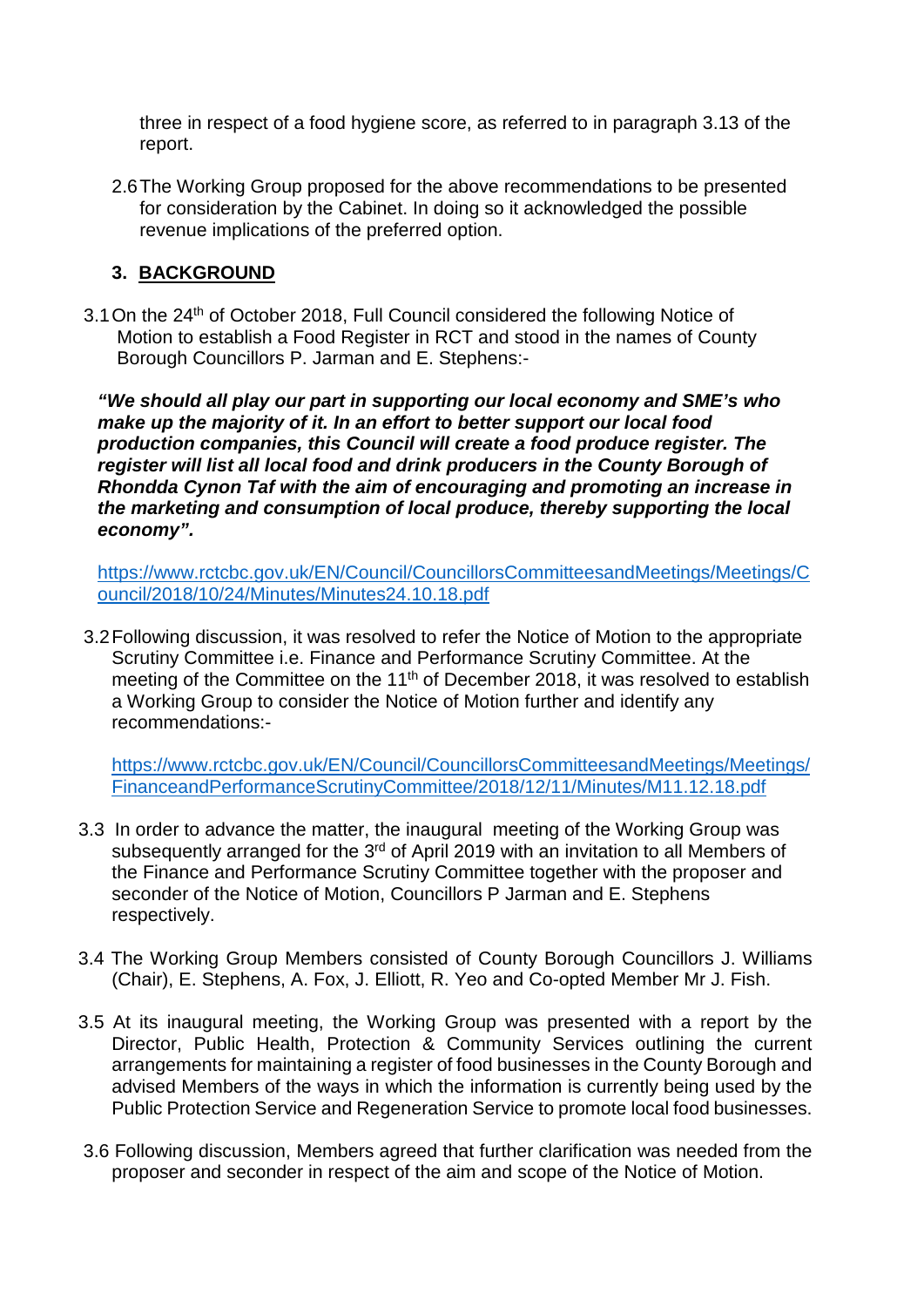- 3.7 Subsequently, a second meeting of the Working Group took place on the 24<sup>th</sup> of July 2019 and Members were presented with a second report from the Director, Public Health, Protection & Community Services outlining potential options for the creation of an online database of food businesses in the County Borough, which could promote local food producers and retailers.
- 3.8 Members of the Working Group were presented with three options:-
	- To enhance the use of the statutory food premises register; or,
	- The creation of an online directory of food producers and suppliers in RCT; or,
	- To improve signposting and use of existing online resources.
- 3.9 The Working Group considered the benefits of each option and agreed that the creation of an online directory of food producers and suppliers in RCT would capture the spirit of the Notice of Motion and could be used by businesses and consumers across RCT to identify local food producers and source food products.
- 3.10 The Working Group acknowledged the current arrangements in place and it was established that no such directory exists at present. It was agreed that the statutory food register does not contain the type of information required to compile an online directory, such as product specific details, range of products, costs, and opening hours.
- 3.11 Members considered that the creation of a directory would require detailed project specification and business engagement to ensure that it would meet and enhance business needs and acknowledged that participation in the directory would be on a voluntary basis due to GDPR constraints. Ultimately, the Working Group acknowledged that participation may be low unless a specific marketing and publicity campaign was put in place to support the directory and encourage participation.
- 3.12 The Working Group agreed that the directory should only allow participation by compliant businesses and controls would need to be incorporated into the model e.g businesses must have attained a minimum of a 3 food hygiene score to be included in the directory. It was agreed that the directory would become out of date without regular ongoing maintenance and that additional resources would be required to maintain the register and ensure data accuracy.

### 4. **CONCLUSION**

- 4.1 The proposal within the Notice of Motion is to consider producing and maintaining an online directory of food producers and suppliers and the Working Group resolved to determine the feasibility of the options for the production of an online resource.
- 4.2 The Working Group acknowledged that the Council already maintains a statutory food business register and Members considered how to improve the information already available.
- 4.3 Ultimately, the Working Group agreed on the creation of an online directory of food producers and suppliers in RCT with a view to promoting and improving the economic growth of local food companies.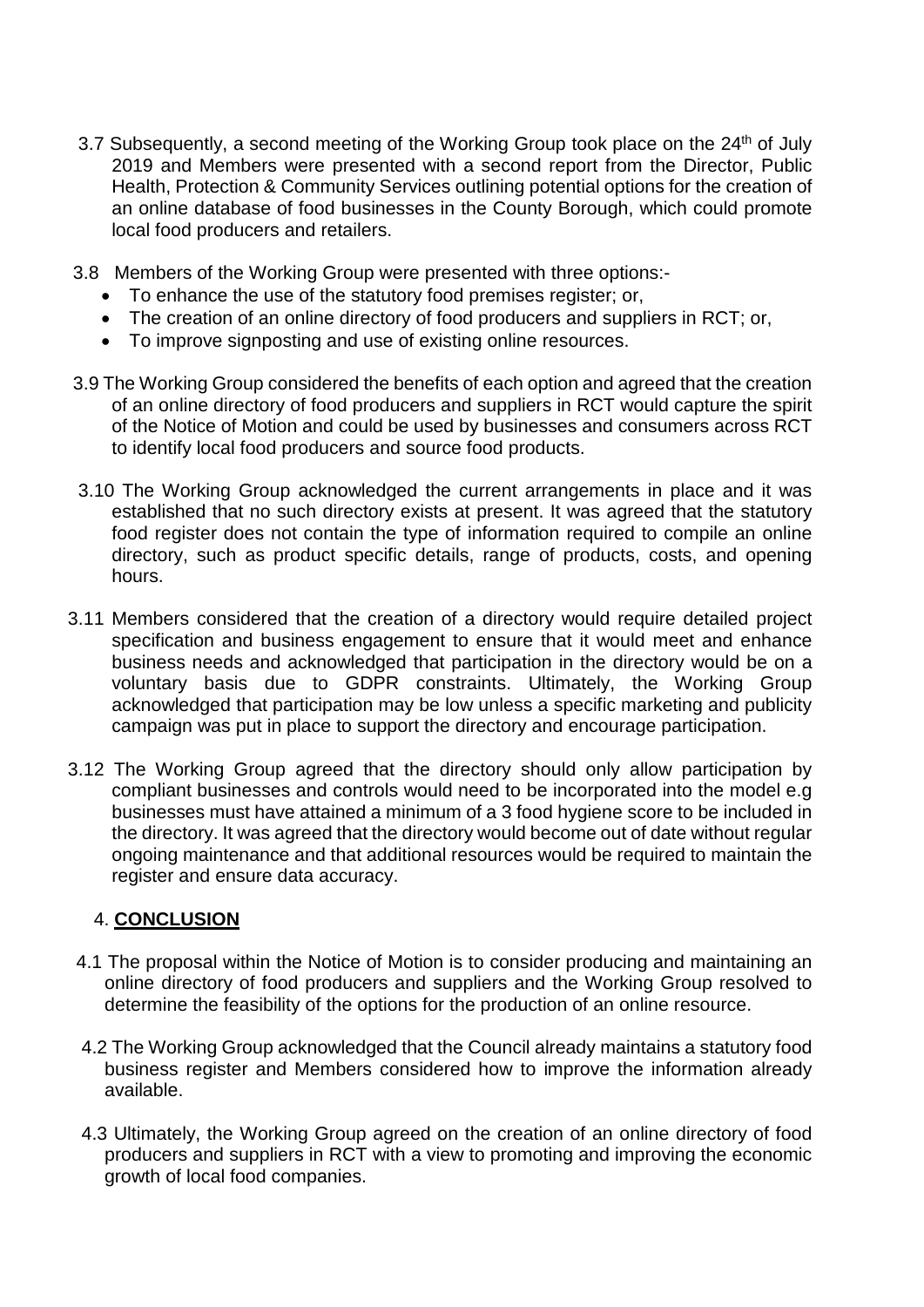4.4 Following the conclusion of the Working Group, Members agreed that the proposed recommendations, as referred to in sections 2.1 to 2.5 of the report, have fully addressed the aim and scope of the Notice of Motion.

# 5. **EQUALITY AND DIVERSITY IMPLICATIONS**

 5.1 Equality and diversity implications will be considered as part of the Working Group's recommendations and any subsequent implementation arrangements.

# 6**. CONSUTLATION**

6.1 There are no consultation implications arising, as yet, from this report.

### 7**. FINANCIAL AND RESOURCE IMPLICATIONS**

 7.1 Financial and resource implications will be considered as part of the Working Group's recommendations and any subsequent implementation arrangements

#### 8. **LINKS TO THE COUNCILS CORPORATE PLAN AND FUTURE GENERATIONS – SUSTAINABLE DEVELOPMENT**

- 8.1 The proposals in this report are consistent with the priorities of the Council's Corporate Plan, in particular "Place – creating neighbourhoods where people are proud to live and work".
- 8.2 The outputs of the Strategy will also assist the Council contribute to the wellbeing goals that 'The Wellbeing of Future Generations (Wales) Act 2015' has put in place:-
	- A prosperous Wales
	- A resilient Wales

.

- A Wales of cohesive communities
- A globally responsible Wales